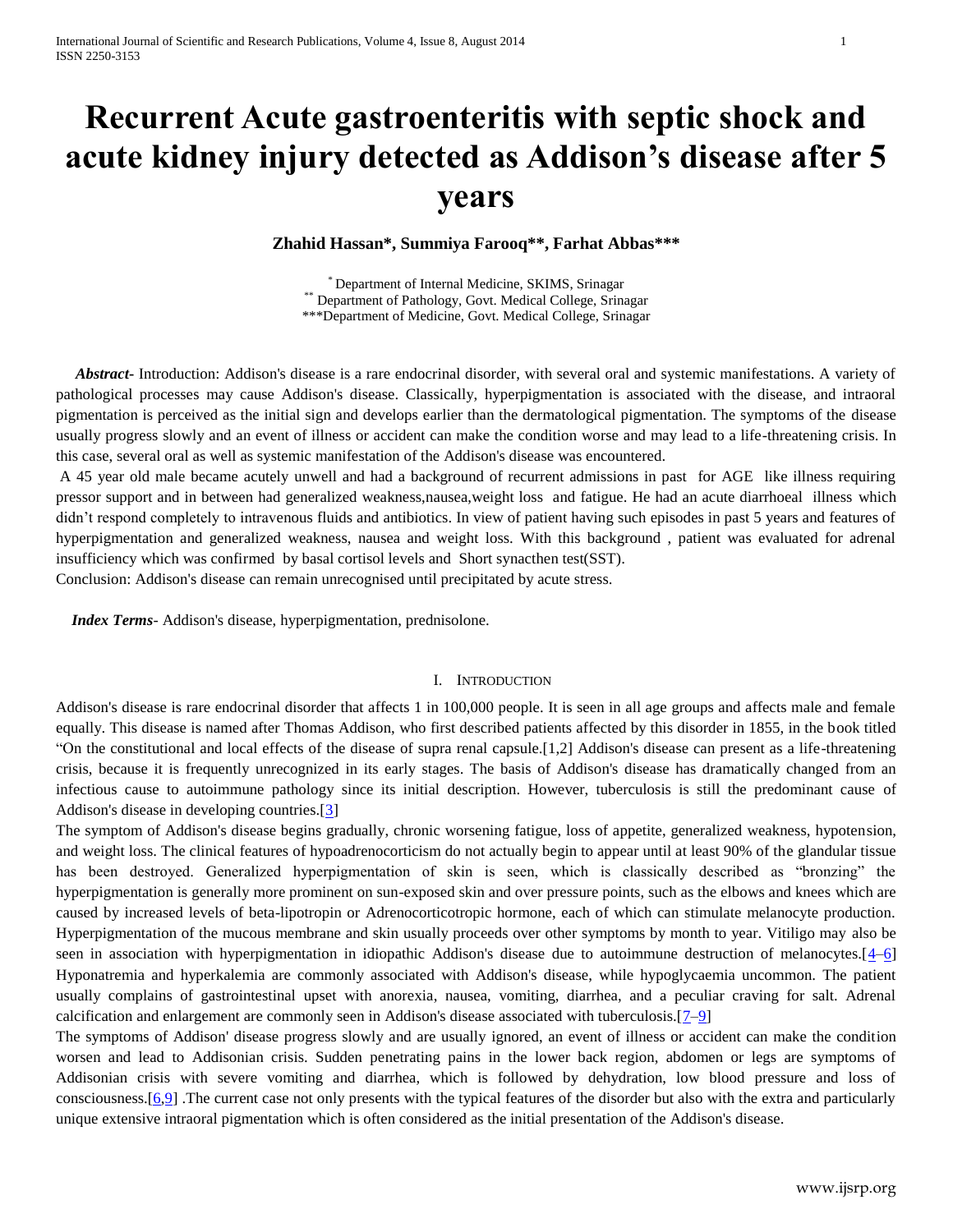**Case** : A 45 year old man presented with complaints of multiple episodes of vomiting and loose stools. He was evidently fatigued and weak. He had abdominal pain and in past had occasional nausea ,vomiting and abdominal pain episodes for which he had multiple admissions in past. On clinical examination he had thin and brittle nails, scanty body hair, hyperpigmentation of skin in the neck , palmar crease (fig 1) and feet (fig 2) was present. There was a pulse of 106 bpm, and blood pressure 90/65 mmHg supine (after fluids and noradrenaline). Extraoral examination showed browny pigmentation affecting the perioral region. Intraoral examination demonstrated pigmentation with bilateral involvement of buccal mucosa, gingival, mucosal surface of lower lip, alveolar mucosa, and hard palate.(fig 3) Tongue has pigmentation on the anterior and lateral surfaces . (fig4)

Laboratory investigations revealed hemoglobin level 10.8 g/dl, with normal red blood cell morphology, erythrocyte sedimentation rate (ESR) 59 mm/h, fasting blood sugar 70 mg/dl. The metabolic profile - serum urea 96mg/dl, creatinine 2mg/dl and electrolytes sodium 126meq/l, potassium 5.7meq/l . Early morning 8a.m cortisol level was well below normal level 1.6 μg/dl. A SST was done which revealed flat cortisol level at 30 minutes. Anti-HIV, anti hepatitis C virus hepatitis B surface antigen (HCV ,HBs Ag) factors were negative. Mantoux tuberculin skin test was negative and chest radiograph also ruled out tuberculosis. Based on patient history, clinical findings and laboratory investigations, we reached to the diagnosis of Addison's disease. Initially, scaling was done and instruction was given to maintain oral hygiene. Cortisol replacement in from of prednisolone 20 mg in morning and 10 mg in evening was started, as her condition improved after being on hydrocortisone 10 mg/hr infusion. He was managed with intravenous fluids, parental supplement glucose, hydrocortisone. He had full recovery after 20 days of hospitalization and is maintained on prednisolone.

# **Discussion:**

A variety of pathological processes may cause Addison's disease, which was first described by Thomas Addison.[1–3] The commonest causes of Addison's disease are autoimmune and tuberculosis. Several autoimmune processes can lead to adrenal insufficiency affecting exclusively the adrenal glands or be part of a more complex inherited autoimmune polyglandular syndrome.[2,3,6,10] Tuberculosis is the most common cause of Addison's disease in developing countries.

Fungal infection, hemochromatosis, metastatic neoplasm, and X-linked adrenoleukodystrophy are other causes of Addison's disease.[2,11] Several investigators have found dysphagia, fatigue, weight loss and hypotension, abdominal pain, amenorrhea, nausea, and vomiting, thin and brittle nail, scanty body hair in Addison's disease, which is also present in this study.[2–5,7–9,11,12] Psychiatric symptoms such as mood disturbances, decreased motivation, and behavior changes are frequently associated with Addison's disease. According to Anglin et al., the etiology of neuropsychiatric symptoms associated with Addison's disease is unknown, but may be related with the disturbances in the electrophysiological, electrolyte, and metabolic activity. In this case, positive history of mood disturbances and behavior changes is also present.[13] Sleep disturbances on periodic exacerbation is present in this case, which is according to the study by Løvås et al.[14] One of the hallmark signs of Addison's disease is cutaneous and mucosal hyperpigmentations related to ACTH melanogenesis action.[3–5] Soule reported that the presenting features among 50 patients seen over a 17-year period, as including hyperpigmentation (86%), weight loss (67%), abdominal pain (20%), and diarrhea (16%).[7] Pigmentation can be homogeneous or blotchy. The pigmentation may involve skin, oral cavity, conjunctiva, and genitalia.[3,5] Brown patches of gingival, vermillion border of the lips, buccal mucosa, palate, and tongue may represent the first signs of Addison's disease.[5] In this study, pigmentation was present in the feet and with bilateral involvement of buccal mucosa, gingival, mucosal surface of lower lip, and alveolar mucosa. Tongue has pigmentation on the posterior surface . This case is managed by hydrocortisone in hospital and after fully recovered the patient is now maintained with prednisolone.

## **Conclusion:**

Addison disease is rare endocrinal disorder, in the developed nations it usually related to auto-immune disorder but in the developing nations it is widely associated with tuberculosis. Addison disease is usually associated with dysphagia, fatigue, weight loss, hypotension, abdominal pain, amenorrhea, nausea, vomiting, thin and brittle nail, scanty and body hair. Addison disease is classically seen with hyperpigmentation due to ACTH melanogenesis. Intraorally pigmentation over the gingival, vermillion border of lip, buccal mucosa, palate tongue, is evident and perceived as first sign. As the oral manifestation of the Addison's disease, particularly oral pigmentation may develop earlier than their dermatological counterpart, dental surgeon may be the first medical professional to encounter disease and early diagnosis of the disease essential for proper medical management.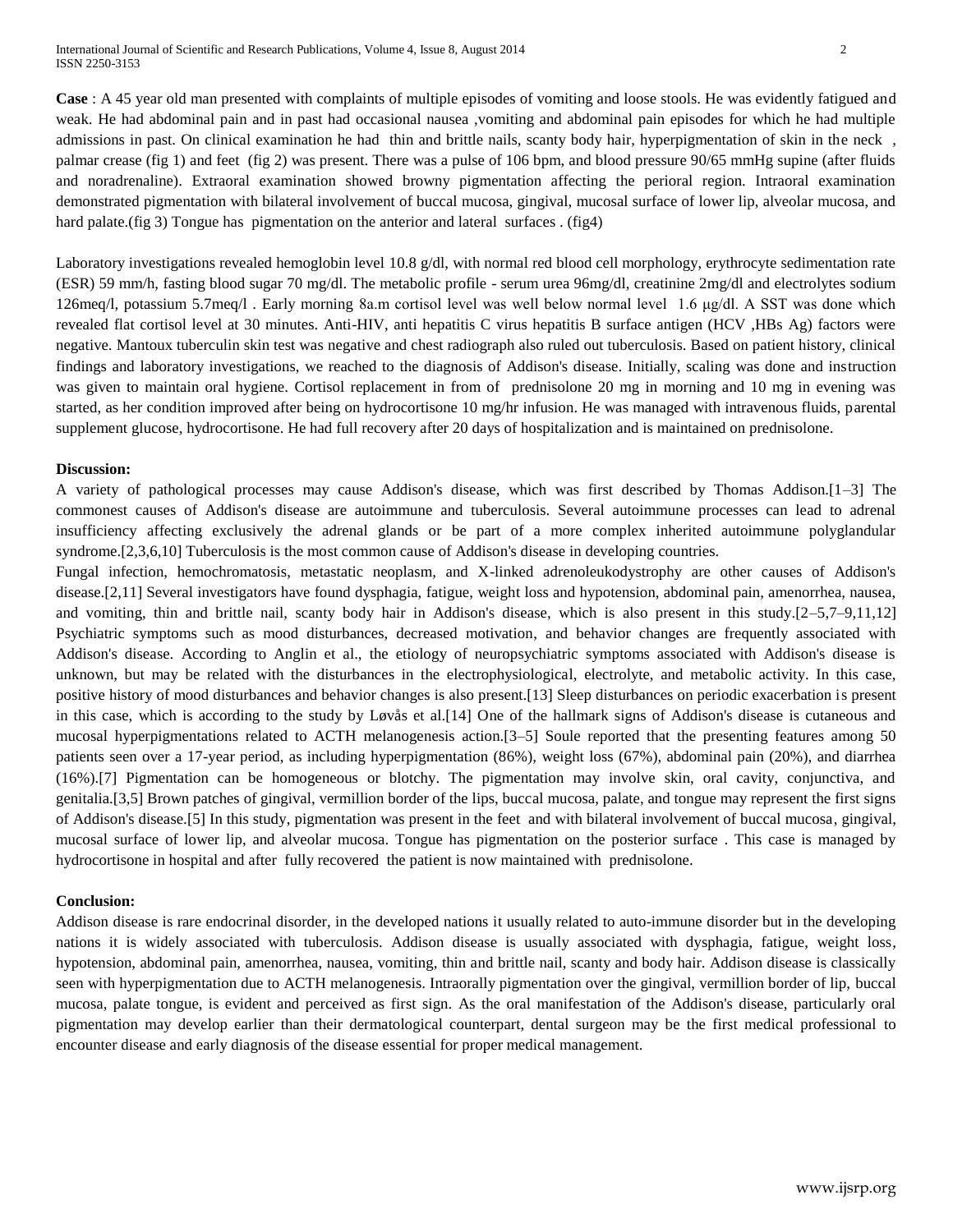



AND PALMAR CREASE.



INVOLVEMENT OF BUCCAL MUCOSA, GINGIVAL, AND LATERAL SURFACES

MUCOSAL SURFACE OF LOWER LIP,

ALVEOLAR MUCOSA, AND HARD PALATE



FIGURE1. HYPERPIGMENTATION OF SKIN FIGURE 2. HYPERPIGMENTATION OF FEET.



FIGURE 3. PIGMENTATION WITH BILATERAL FIGURE 4. TONGUE HAS PIGMENTATION ON THE ANTERIOR